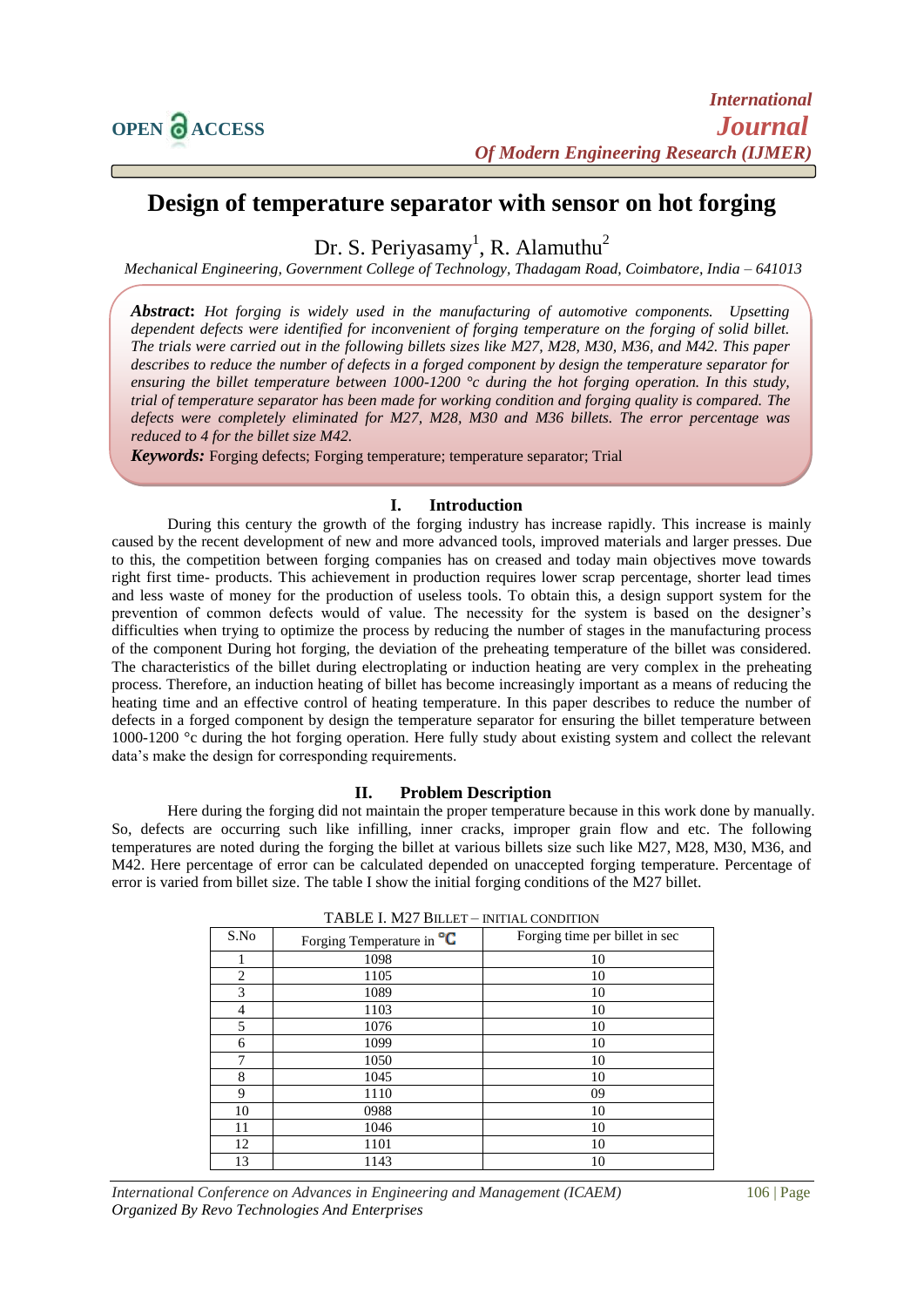*Design of temperature separator with sensor on hot forging*

| 14 | 0999 | 09 |
|----|------|----|
| 15 | 1120 | 10 |
| 16 | 1104 | 10 |
| 17 | 1099 | 10 |
| 18 | 0899 | 10 |
| 19 | 1054 | 09 |
| 20 | 1103 | 10 |
| 21 | 1100 | 10 |
| 22 | 1089 | 09 |
| 23 | 0879 | 10 |
| 24 | 1000 | 10 |
| 25 | 1078 | 10 |

The percentage of error is calculated using the following formula. The number of trials which has unacceptable forging temperature is 4. The total number of forgings done was 25.

Percentage of error  $=$   $\frac{number\ of\ unacceptable\ for\ ging\ temperature}{total\ number\ of\ for\ ging\ temperature} * 100$ 

Percentage of error 
$$
= \frac{4}{25} * 100
$$

$$
= 16\%
$$

| M28 BILLET - INITIAL CONDITION                     |                            |                   |  |
|----------------------------------------------------|----------------------------|-------------------|--|
| S.No                                               | <b>Forging Temperature</b> | Forging time      |  |
|                                                    | $\ln \frac{^{\circ}C}{ }$  | per billet in sec |  |
| 1                                                  | 1101                       | 11                |  |
| $\overline{c}$                                     | 1110                       | 11                |  |
| $\overline{3}$                                     | 1099                       | 11                |  |
| $\overline{4}$                                     | 1111                       | 11                |  |
| 5                                                  | 1099                       | 11                |  |
| 6                                                  | 1102                       | 10                |  |
| $\overline{7}$                                     | 0987                       | 11                |  |
| 8                                                  | 1099                       | 11                |  |
| 9                                                  | 1107                       | 11                |  |
| 10                                                 | 1109                       | 11                |  |
| 11                                                 | 1134                       | 09                |  |
| 12                                                 | 1000                       | 11                |  |
| 13                                                 | 1150                       | 11                |  |
| 14                                                 | 1098                       | 11                |  |
| 15                                                 | 1132                       | 09                |  |
| 16                                                 | 0895                       | 11                |  |
| 17                                                 | 1109                       | 11                |  |
| 18                                                 | 1100                       | 11                |  |
| 19                                                 | 1099                       | 11                |  |
| 20                                                 | 1087                       | 09                |  |
| 21                                                 | 0989                       | 09                |  |
| 22                                                 | 0976                       | 11                |  |
| 23                                                 | 1170                       | 11                |  |
| 24                                                 | 1145                       | 11                |  |
| 25                                                 | 1113                       | 11                |  |
| culated using the following formula. The number of |                            |                   |  |

| TABLE II                       |
|--------------------------------|
| M28 BILLET - INITIAL CONDITION |
|                                |

The percentage of error is calculated using the following formula. The number of trials which has unacceptable forging temperature is 5. The total number of forgings done was 25.

Percentage of error = 
$$
\frac{number \ of \ unacceptable \ for \ ging \ temperature}{total \ number \ of \ for \ ging \ temperature} \times 100
$$

$$
= \frac{5}{25} \times 100
$$

$$
= 20.96
$$

Percentage of error

$$
-\frac{1}{25} = 100
$$

$$
= 20 \frac{9}{6}
$$

*International Conference on Advances in Engineering and Management (ICAEM)* 107 | Page *Organized By Revo Technologies And Enterprises*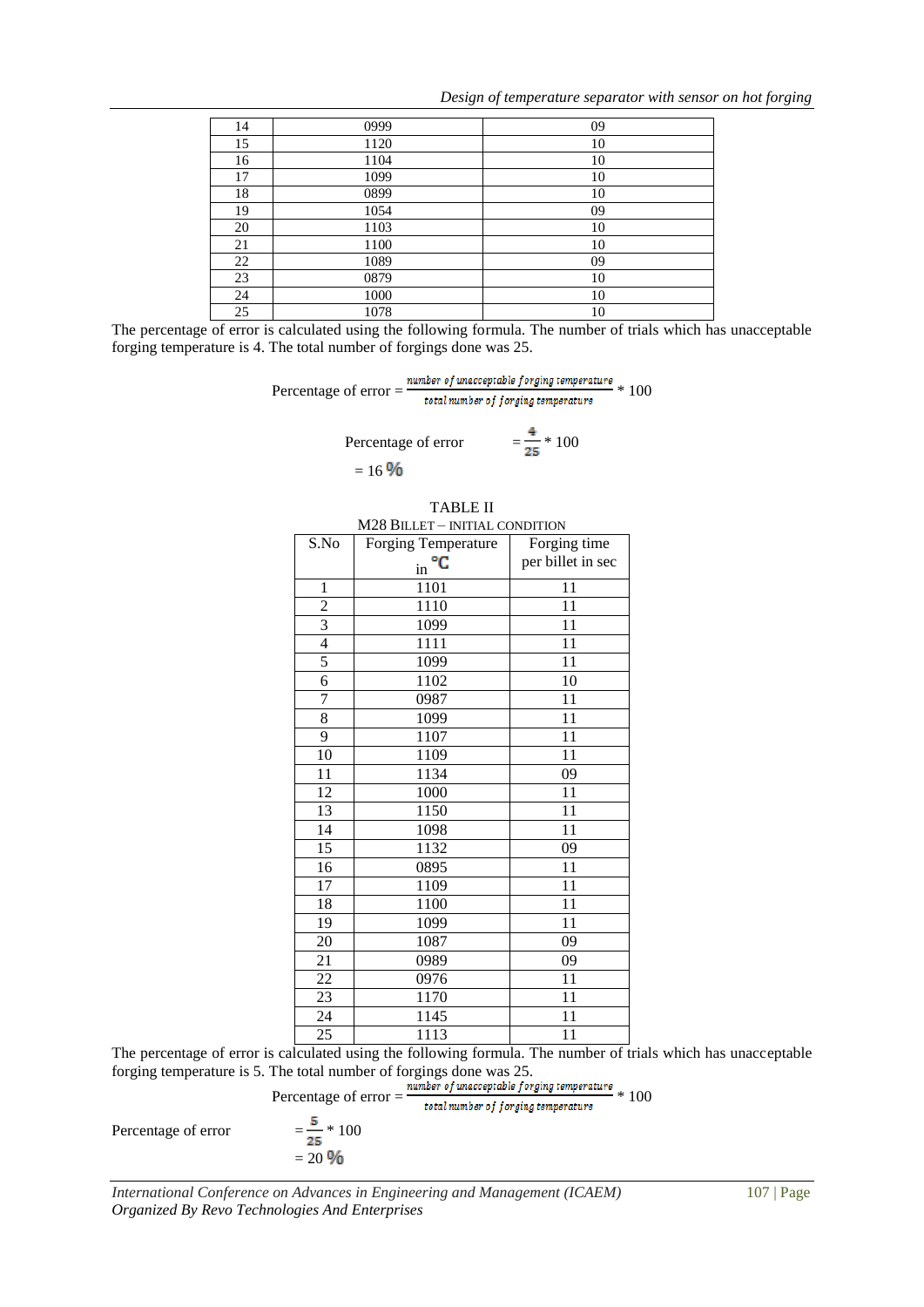| <b>TABLE III</b>               |                     |                   |  |  |
|--------------------------------|---------------------|-------------------|--|--|
| M30 BILLET - INITIAL CONDITION |                     |                   |  |  |
| S.No                           | Forging Temperature | Forging time      |  |  |
|                                | °C<br>in            | per billet in sec |  |  |
| 1                              | 1134                | 12                |  |  |
| $\overline{c}$                 | 1123                | 12                |  |  |
| $\overline{\mathbf{3}}$        | 1101                | 12                |  |  |
| $\overline{4}$                 | 1145                | 12                |  |  |
| 5                              | 1123                | 12                |  |  |
| $\overline{6}$                 | 1099                | 09                |  |  |
| 7                              | 0967                | 09                |  |  |
| $\overline{8}$                 | 0987                | 09                |  |  |
| 9                              | 0934                | 12                |  |  |
| 10                             | 1176                | 12                |  |  |
| 11                             | 1189                | 12                |  |  |
| 12                             | 1145                | 12                |  |  |
| 13                             | 1098                | 12                |  |  |
| $\overline{14}$                | 1093                | 12                |  |  |
| $\overline{15}$                | 1105                | 09                |  |  |
| 16                             | 0899                | 09                |  |  |
| 17                             | 0999                | 12                |  |  |
| $\overline{18}$                | 1198                | $\overline{12}$   |  |  |
| 19                             | 1134                | 12                |  |  |
| $\overline{20}$                | 1154                | $\overline{12}$   |  |  |
| 21                             | 1123                | 12                |  |  |
| $\overline{22}$                | 1094                | 09                |  |  |
| 23                             | 0983                | 09                |  |  |
| 24                             | 0994                | 12                |  |  |
| $\overline{25}$                | 1120                | $\overline{12}$   |  |  |

The percentage of error is calculated using the following formula. The number of trials which has unacceptable forging temperature is 7. The total number of forgings done was 25.

Percentage of error 
$$
=
$$
  $\frac{number of unacceptable, forging temperatures}{total number of forging temperatures} * 100$ 

Percentage of error  $= \frac{7}{25} * 100$ 

 $= 28.96$ 

| INIJO DILLE I – INITIAL CONDITION |                            |                   |  |  |
|-----------------------------------|----------------------------|-------------------|--|--|
| S.No                              | <b>Forging Temperature</b> | Forging time      |  |  |
|                                   | $\sin$ <sup>o</sup> C      | per billet in sec |  |  |
| 1                                 | 1123                       | 15                |  |  |
| 2                                 | 1134                       | 15                |  |  |
| 3                                 | 1145                       | 15                |  |  |
| $\overline{4}$                    | 1156                       | 15                |  |  |
| 5                                 | 1167                       | 15                |  |  |
| 6                                 | 1145                       | 15                |  |  |
| 7                                 | 1178                       | 15                |  |  |
| 8                                 | 1100                       | 15                |  |  |
| 9                                 | 1167                       | 15                |  |  |
| 10                                | 1109                       | 15                |  |  |
| 11                                | 1123                       | 15                |  |  |
| 12                                | 1134                       | 15                |  |  |
| 13                                | 1122                       | 15                |  |  |
| 14                                | 1136                       | 15                |  |  |
| 15                                | 1123                       | 15                |  |  |
| 16                                | 1167                       | 15                |  |  |

## M<sub>26</sub> B<sub>HILLET</sub> – INITIAL CONDITION

*International Conference on Advances in Engineering and Management (ICAEM)* 108 | Page *Organized By Revo Technologies And Enterprises*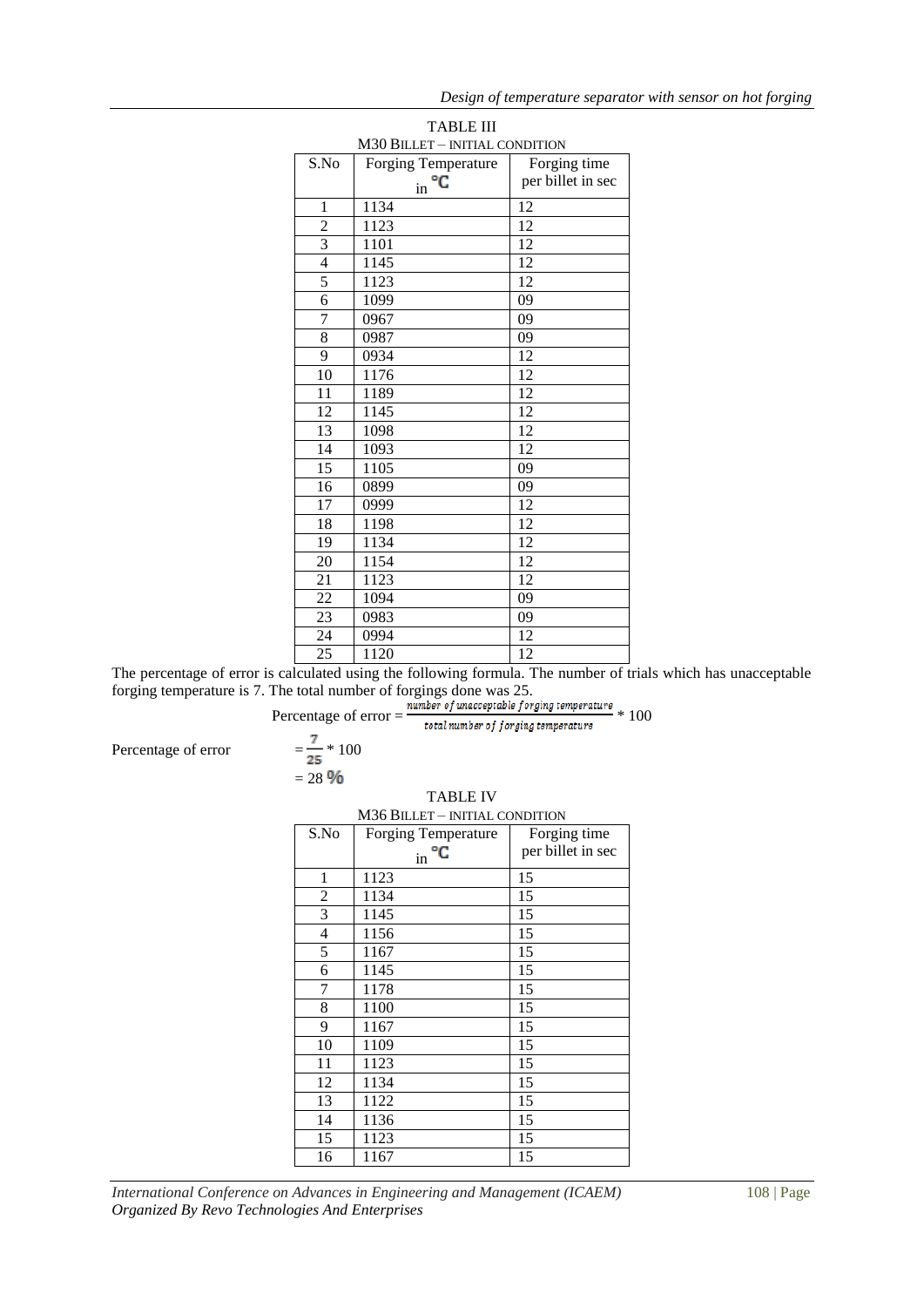| 17 | 1145 | 15 |
|----|------|----|
| 18 | 0991 | 10 |
| 19 | 0987 | 10 |
| 20 | 1156 | 15 |
| 21 | 1167 | 15 |
| 22 | 1198 | 15 |
| 23 | 1145 | 15 |
| 24 | 1165 | 15 |
| 25 | 1123 | 15 |

The percentage of error is calculated using the following formula. The number of trials which has unacceptable forging temperature is 9. The total number of forgings done was 25.

Percentage of error = 
$$
\frac{number \space of unacceptedable forging temperatures}{total number of forging temperatures} * 100
$$

$$
= \frac{9}{25} * 100
$$

Percentage of error

 $= 36 \%$ 

| $M + 2$ DILLET – INITIAL CONDITION |                                         |                   |  |  |
|------------------------------------|-----------------------------------------|-------------------|--|--|
| S.No                               | Forging Temperature                     | Forging time      |  |  |
|                                    | $\overline{\text{in}}^{\circ} \text{C}$ | per billet in sec |  |  |
| $\mathbf{1}$                       | 1123                                    | 15                |  |  |
| $\overline{2}$                     | 1134                                    | 15                |  |  |
| $\overline{\overline{3}}$          | 1145                                    | 15                |  |  |
| $\overline{4}$                     | 1156                                    | 15                |  |  |
| 5                                  | $11\overline{67}$                       | 15                |  |  |
| $\overline{6}$                     | 1145                                    | 15                |  |  |
| 7                                  | 1178                                    | 15                |  |  |
| $\overline{8}$                     | 1100                                    | 15                |  |  |
| 9                                  | 1167                                    | 15                |  |  |
| 10                                 | 1109                                    | 15                |  |  |
| 11                                 | 1123                                    | 15                |  |  |
| 12                                 | 1134                                    | 15                |  |  |
| 13                                 | 1122                                    | 15                |  |  |
| 14                                 | 1136                                    | 15                |  |  |
| 15                                 | 1123                                    | 15                |  |  |
| 16                                 | 1167                                    | 15                |  |  |
| 17                                 | 1145                                    | 15                |  |  |
| 18                                 | 0991                                    | 10                |  |  |
| 19                                 | 0987                                    | 10                |  |  |
| 20                                 | 1156                                    | 15                |  |  |
| 21                                 | 1167                                    | 15                |  |  |
| 22                                 | 1198                                    | 15                |  |  |
| 23                                 | 1145                                    | 15                |  |  |
| 24                                 | 1165                                    | 15                |  |  |
| 25                                 | 1123                                    | 15                |  |  |

TABLE V M42 BILLET – INITIAL CONDITION

The percentage of error is calculated using the following formula. The number of trials which has unacceptable forging temperature is 2. The total number of forgings done was 25.

Percentage of error = 
$$
\frac{1000 \text{ m}}{\text{total number of forging temperature}}
$$
 \* 100  
Percentage of error = 
$$
\frac{2}{25}
$$
 \* 100  
= 8 %6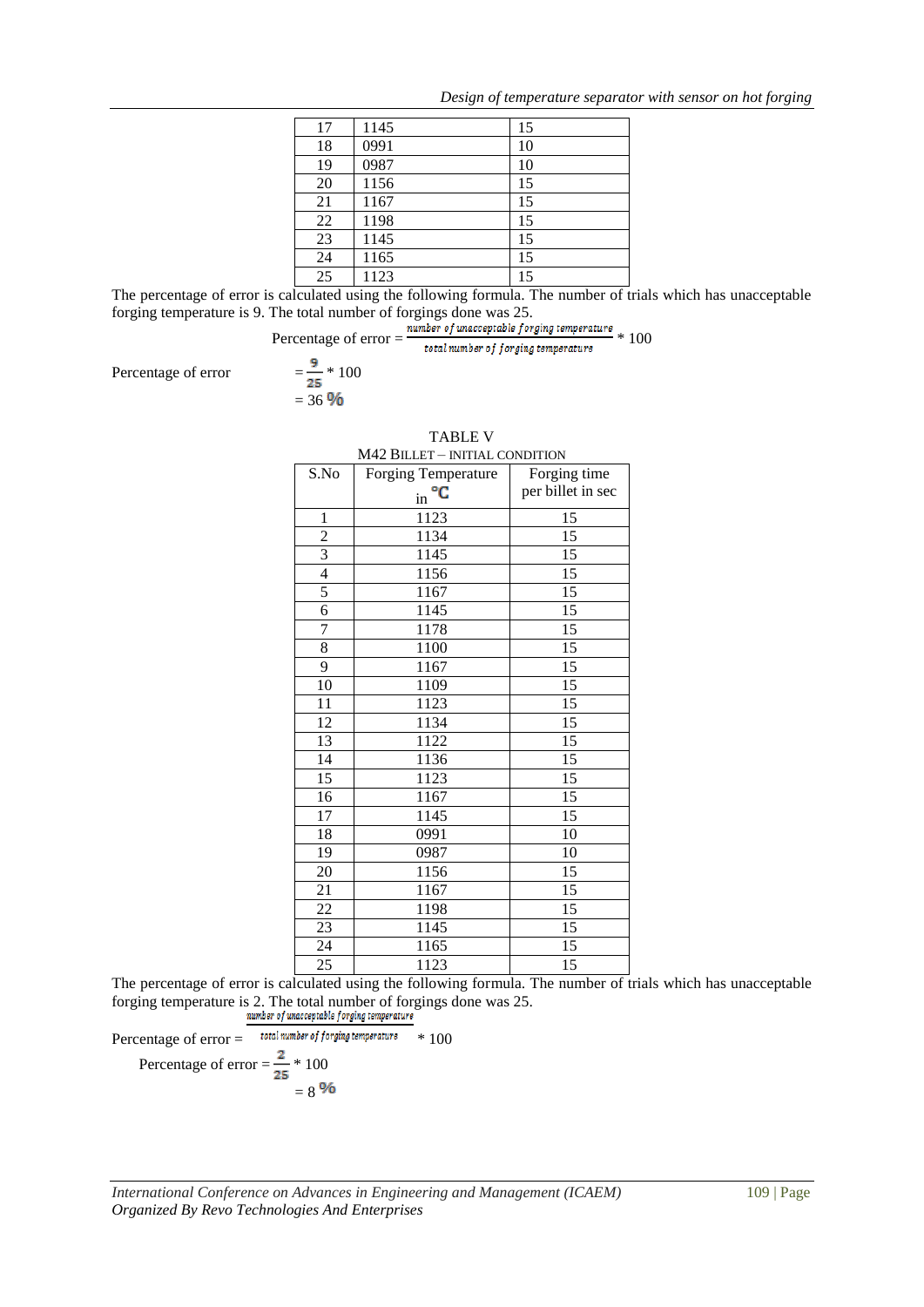## **III. Design of temperature separator**

The temperature separator consists of pneumatic cylinder, solenoid, supporting beam and pneumatic connection. These arrangements are depending on the following parameters and design calculations.

- **Forging temperature**
- **Cylinder thrust**
- **Billet diameter**
- Air consumption
- Billet flow time
- **Length of billet**
- **Weight of billet**
- Billet heating time

The temperature separator is shown in Figure 1. In this temperature separator is arranged by Double acting cylinder, Solenoid, Pressure gauge, supporting beam.



Fig. 1 Temperature separator

## *A. Calculations*

The following calculation is used to design a temperature separator and also used to proper working condition. The following data can used to calculate the thrust force, air consumption.

| Description                             | Value |
|-----------------------------------------|-------|
| Cylinder A diameter of piston in cm     | 5.5   |
| Cylinder A diameter of piston rod in cm | 2.0   |
| Stroke length of cylinder A             | 63.0  |
| Cylinder B diameter of piston in cm     | 2.5   |
| Cylinder B diameter of piston rod in cm | 1.0   |
| Stroke length of cylinder B             | 15.4  |
| Cylinder C diameter of piston in cm     | 2.5   |
| Cylinder C diameter of piston rod in cm | 1.0   |
| Stroke length of cylinder C             | 15.4  |
| operating air pressure in bar           | 5.6   |
| Stroke time in sec                      | 0.5   |

TABLE I  $C$ ULLATION

## *A. Cylinder thrust*

The following formula used to calculate the cylinder thrust for double acting cylinder. Forward stroke

*International Conference on Advances in Engineering and Management (ICAEM)* 110 | Page *Organized By Revo Technologies And Enterprises*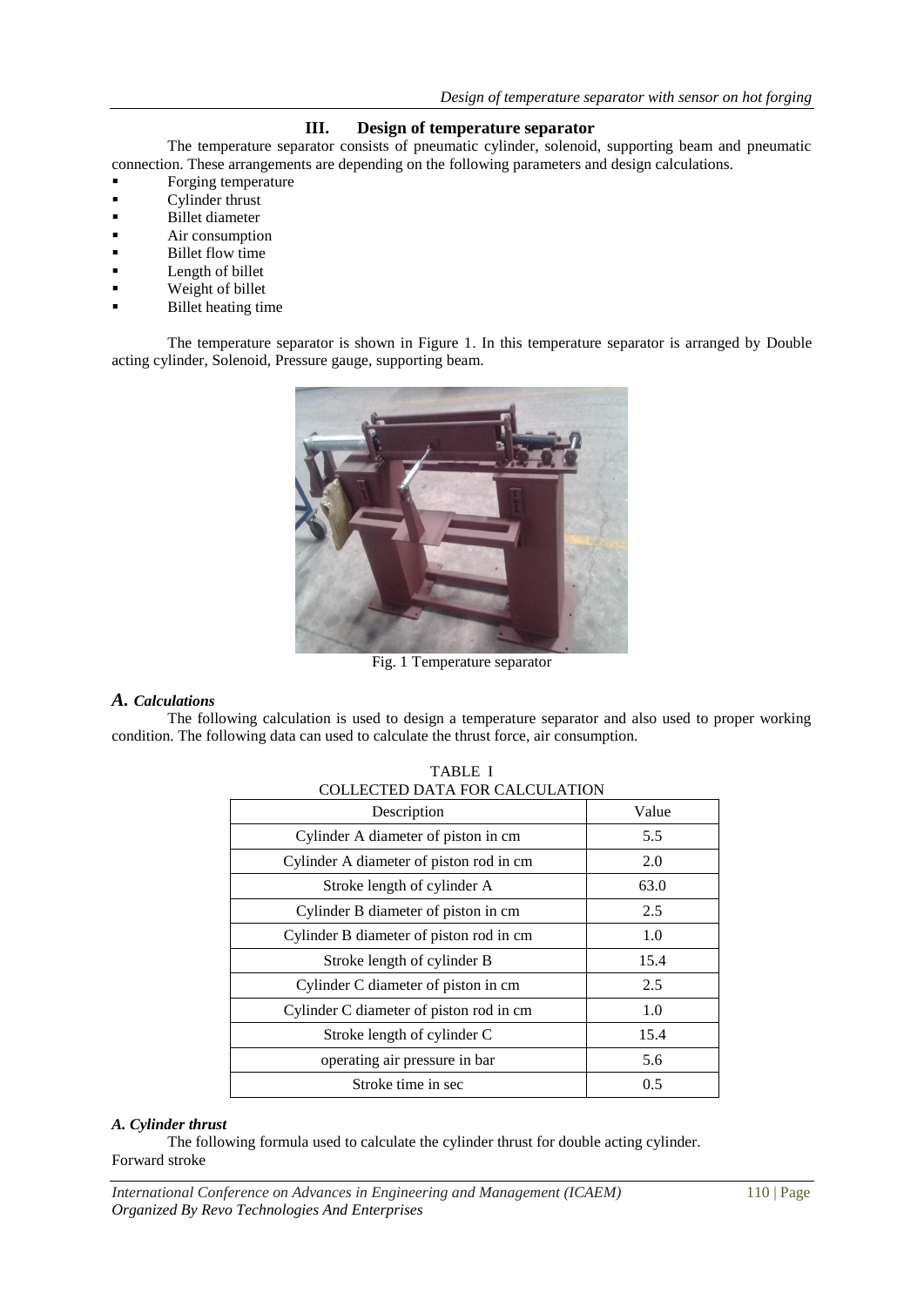$$
F = \frac{\pi}{4} D^2 P
$$

Return stroke

$$
F = \frac{\pi}{4}(D^2 - d^2)P
$$

Where,

 $F=$  cylinder thrust in kg D= diameter of piston in cm d= diameter of piston rod in cm P= operating air pressure in bar Cylinder thrust for cylinder A: Forward stroke  $F_A^-$ 

$$
F_A = \frac{\pi}{4} D^2 P
$$
  
=  $\frac{\pi}{4}$  \*5.5<sup>2</sup> \*5.6  
= 132.97 Kgs

Return stroke

$$
F_A = \frac{\pi}{4} (D^2 - d^2) P
$$
  
=  $\frac{\pi}{4}$ \*(5.5<sup>2</sup> - 2<sup>2</sup>)\*5.6  
= 115.39 Kgs

Cylinder thrust for cylinder B: Forward stroke

$$
F_B = \frac{\pi}{4} D^2 P
$$
  
=  $\frac{\pi}{4}$  2.5<sup>2</sup>\*5.6  
= 27.47 Kgs  
Return stroke  

$$
F_B = \frac{\pi}{4} (D^2 - d^2) P
$$

$$
= \frac{\pi}{4} * (2.5^2 - 1^2)^* 5.6
$$

$$
= 23.07 Kgs
$$

Here cylinder B and cylinder C are same specification so, cylinder thrust of cylinder C is same as cylinder B.

#### *B. Air consumption*

The air consumption data for a cylinder is required to estimate the compressor capacity. The calculations include air consumption during forward as well as return stroke.

Forward stroke

$$
C = \left[\frac{\pi}{4}D^2(P+1)L\right]/1000
$$

Return stroke

$$
C = \left[\frac{\pi}{4}(D^2 - d^2)(P + 1)L\right]/1000
$$

Air consumption for cylinder A Forwa

$$
C_{A} = \left[\frac{\pi}{4}D^2(P+1)L\right] / 1000
$$
  
=  $\left[\frac{\pi}{4}5.5^2(5.6+1)63\right] / 1000$   
= 0.873 km.

=9.873 ltrs

Return stroke

$$
C_{A} = \left[\frac{\pi}{4}(D^2 - d^2)(P + 1)L\right] / 1000
$$
  
=  $\left[\frac{\pi}{4}(5.5^2 - 2^2)(5.6 + 1)63\right] / 1000$   
= 8.568 lts

*International Conference on Advances in Engineering and Management (ICAEM)* 111 | Page *Organized By Revo Technologies And Enterprises*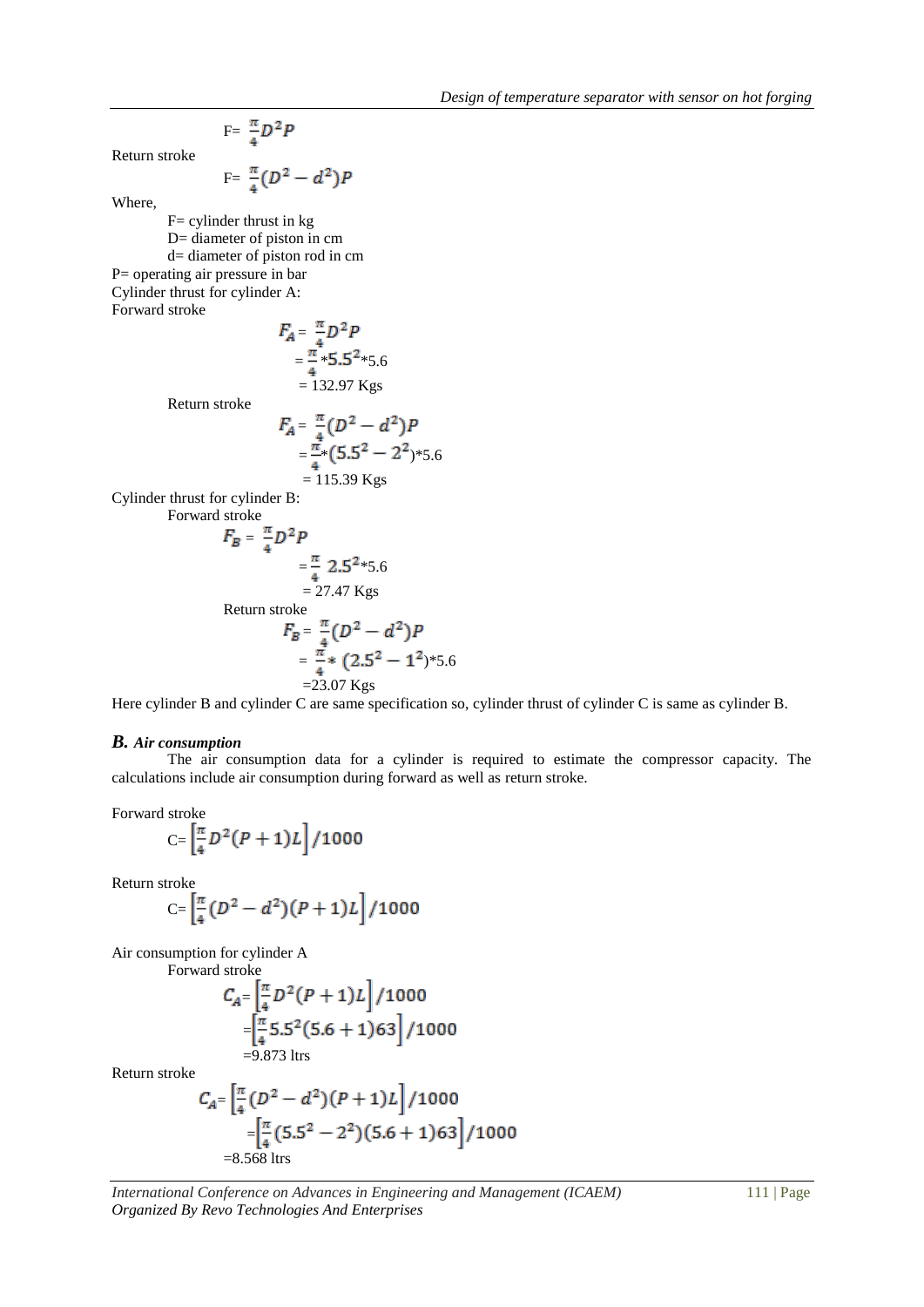Air consumption for cylinder B Forward stroke

$$
C_B = \left[\frac{\pi}{4}D^2(P+1)L\right]/1000
$$
  
=  $\left[\frac{\pi}{4}2.5^2(5.6+1)15.4\right]/1000$   
= 0.498 ltrs

Return stroke

$$
C_B = \left[\frac{\pi}{4}(D^2 - d^2)(P+1)L\right] / 1000
$$
  
=  $\left[\frac{\pi}{4}(2.5^2 - 1^2)(5.6 + 1)15.4\right] / 1000$   
= 0.419 ltrs

Here cylinder B and cylinder C are same specification so, Air consumption of cylinder C is same as cylinder B.

## **IV. Result and Discussion**

The following data's are noted from new arrangement of temperature separator. Such a data's are noted billet temperature, new system working condition and heating time for M27, M28, M30, M36, and M42.

#### TABLE I M27 BILLET –FINAL CONDITION

The trials were conducted on the M27 billets. The heating time was 10 seconds. The system condition remained the ok throughout these trials.

| S.NO            | <b>BILLET</b>      | <b>SYSTEM</b>    | <b>HEATING</b>            |
|-----------------|--------------------|------------------|---------------------------|
|                 | <b>TEMPERATURE</b> | <b>CONDITION</b> | <b>TIME</b><br><b>PER</b> |
|                 | $IN^{\circ}C$      |                  | <b>BILLET</b>             |
|                 |                    |                  | (Sec)                     |
| $\mathbf{1}$    | 1123               | OK               | 10                        |
| $\overline{c}$  | 1054               | OK               | 10                        |
| $\overline{3}$  | 1109               | OK               | 10                        |
| $\overline{4}$  | 1067               | OK               | 10                        |
| 5               | 1134               | OK               | 10                        |
| $\overline{6}$  | 1165               | OK               | 10                        |
| $\overline{7}$  | 1056               | OK               | 10                        |
| $\,8\,$         | 1145               | OK               | 10                        |
| 9               | 1132               | OK               | 10                        |
| 10              | 1132               | OK               | 10                        |
| 11              | 1145               | OK               | 10                        |
| 12              | 1134               | OK               | 10                        |
| 13              | 1154               | OK               | 10                        |
| 14              | 1095               | OK               | 10                        |
| $\overline{15}$ | 1123               | OK               | 10                        |
| 16              | 1143               | OK               | 10                        |
| 17              | 1165               | OK               | 10                        |
| 18              | 1098               | OK               | 10                        |
| 19              | 1089               | OK               | 10                        |
| 20              | 1094               | OK               | 10                        |
| 21              | 1095               | OK               | 10                        |
| 22              | 1124               | OK               | 10                        |
| 23              | 1098               | OK               | 10                        |
| 24              | 1145               | OK               | 10                        |
| $\overline{25}$ | 1120               | OK               | 10                        |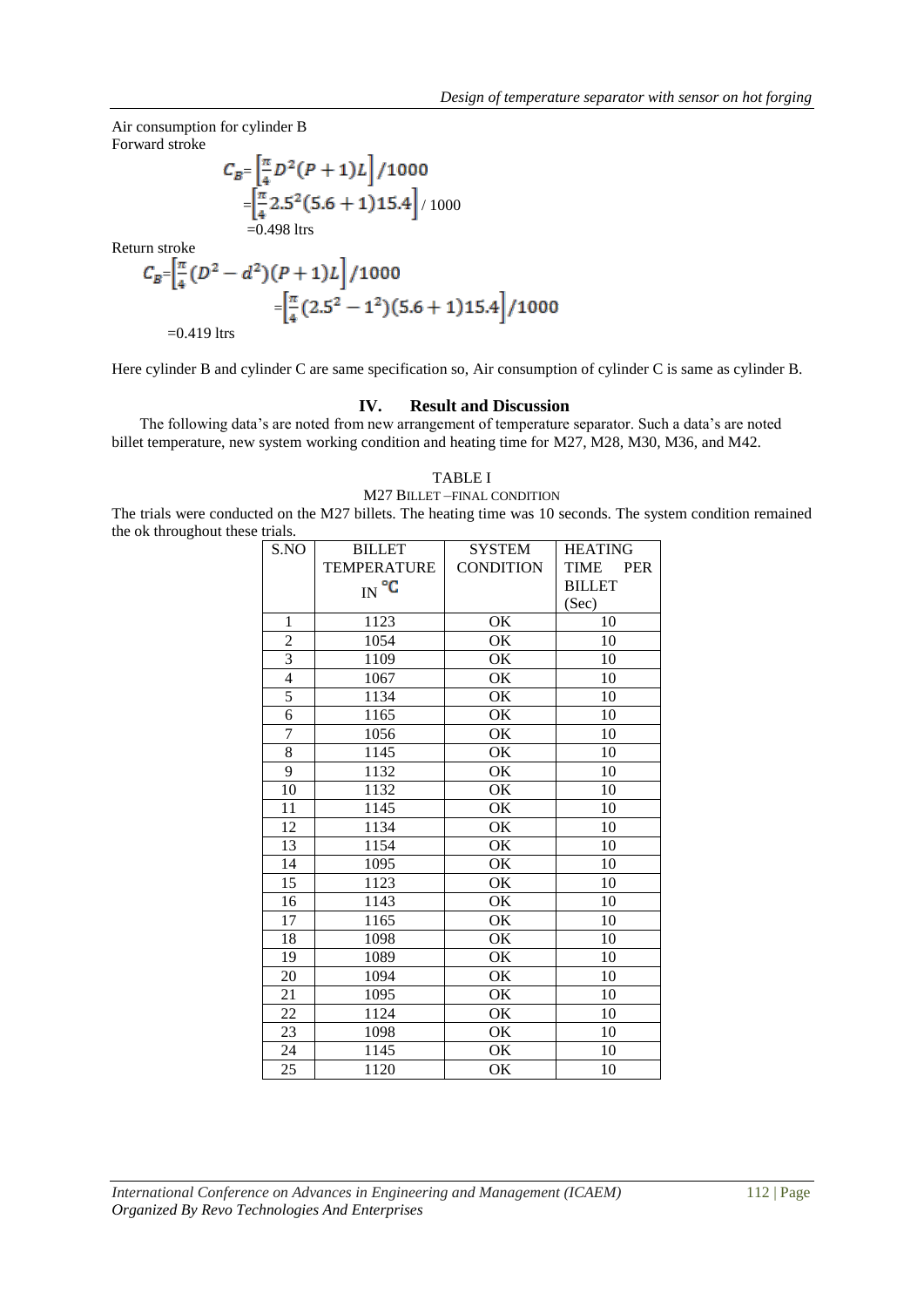#### TABLE II M28 BILLET –FINAL CONDITION

The trials were conducted on the M28 billets. The heating time was 11 seconds. The system condition remained the ok throughout these trials and the forging temperatures are within the acceptable level.

| S.NO           | <b>BILLET</b>      | <b>SYSTEM</b>    | <b>HEATING</b>  |
|----------------|--------------------|------------------|-----------------|
|                | <b>TEMPERATURE</b> | <b>CONDITION</b> | <b>TIME PER</b> |
|                | $IN^{\circ}C$      |                  | <b>BILLET</b>   |
|                |                    |                  | (Sec)           |
| 1              | 1114               | OK               | 11              |
| $\overline{2}$ | 1137               | OK               | 11              |
| $\overline{3}$ | 1100               | OK               | 11              |
| $\overline{4}$ | 1130               | OK               | 11              |
| 5              | 1140               | OK               | 11              |
| 6              | 1132               | OK               | 11              |
| $\overline{7}$ | 1099               | OK               | 11              |
| $\overline{8}$ | 1143               | OK               | 11              |
| 9              | 1147               | <b>OK</b>        | 11              |
| 10             | 1127               | OK               | 11              |
| 11             | 1145               | OK               | 11              |
| 12             | 1113               | OK               | 11              |
| 13             | 1150               | OK               | 11              |
| 14             | 1190               | OK               | 11              |
| 15             | 1160               | OK               | 11              |
| 16             | 1129               | OK               | 11              |
| 17             | 1113               | OK               | 11              |
| 18             | 1152               | OK               | 11              |
| 19             | 1172               | OK               | 11              |
| 20             | 1149               | OK               | 11              |
| 21             | 1153               | OK               | 11              |
| 22             | 1124               | <b>OK</b>        | 11              |
| 23             | 1098               | OK               | 11              |
| 24             | 1145               | OK               | 11              |
| 25             | 1120               | OK               | 11              |

## TABLE III M30 BILLET –FINAL CONDITION

The trials were conducted on the M30 billets. The heating time was 12 seconds. The system condition remained the ok throughout these trials and the forging temperatures are within the acceptable level.

|                | $\circ$<br>$\circ$ |                  |                 |  |  |
|----------------|--------------------|------------------|-----------------|--|--|
| S.NO           | <b>BILLET</b>      | <b>SYSTEM</b>    | <b>HEATING</b>  |  |  |
|                | <b>TEMPERATURE</b> | <b>CONDITION</b> | <b>TIME PER</b> |  |  |
|                | $_{\rm IN}$ °C     |                  | <b>BILLET</b>   |  |  |
|                |                    |                  | (Sec)           |  |  |
| 1              | 1145               | OK               | 12              |  |  |
| $\overline{2}$ | 1092               | OK               | 12              |  |  |
| 3              | 1129               | OK               | 12              |  |  |
| 4              | 1105               | OK               | 12              |  |  |
| 5              | 1113               | ОK               | 12              |  |  |
| 6              | 1116               | OK               | 12              |  |  |
| 7              | 1102               | OK               | 12              |  |  |
| 8              | 1127               | OK               | 12              |  |  |
| 9              | 1114               | OK               | 12              |  |  |
| 10             | 1118               | OK               | 12              |  |  |
| 11             | 1125               | ОK               | 12              |  |  |
| 12             | 1140               | OK               | 12              |  |  |
| 13             | 1157               | OK               | 12              |  |  |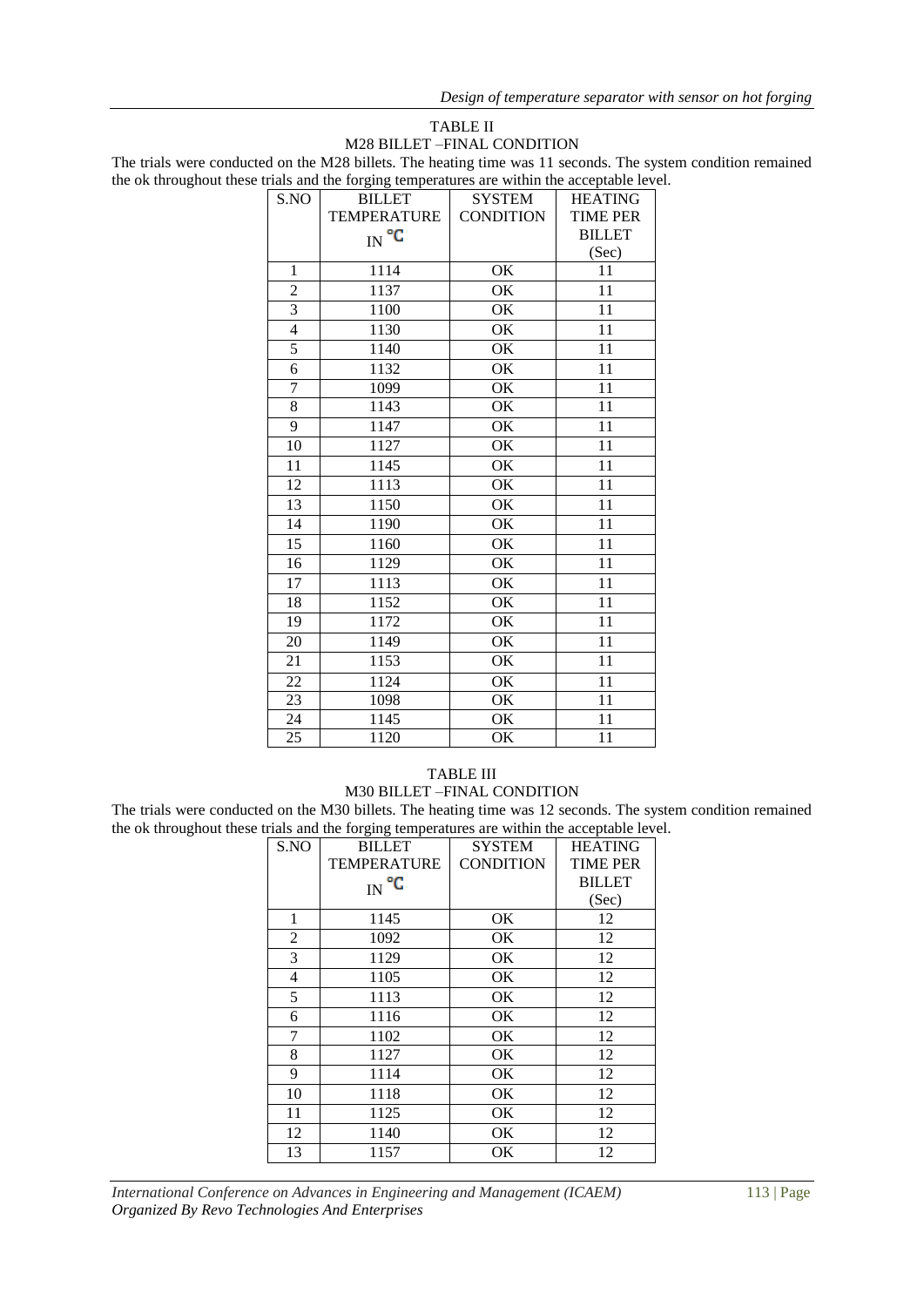| 14 | 1125 | <b>OK</b> | 12 |
|----|------|-----------|----|
| 15 | 1147 | <b>OK</b> | 12 |
| 16 | 1111 | <b>OK</b> | 12 |
| 17 | 1114 | OK        | 12 |
| 18 | 1097 | OK        | 12 |
| 19 | 1126 | OK        | 12 |
| 20 | 1107 | OK        | 12 |
| 21 | 1117 | OK        | 12 |
| 22 | 1114 | OK        | 12 |
| 23 | 1103 | OK        | 12 |
| 24 | 1088 | OK        | 12 |
| 25 | 1147 | OK        | 12 |

*Design of temperature separator with sensor on hot forging*

## TABLE IV M36 BILLET –FINAL CONDITION

The trials were conducted on the M36 billets. The heating time was 12 seconds. The system condition remained the ok throughout these trials and the forging temperatures are within the range of acceptable level.

| .S.NO           | <b>BILLET</b>      | <b>SYSTEM</b>    | <b>HEATING</b>  |
|-----------------|--------------------|------------------|-----------------|
|                 | <b>TEMPERATURE</b> | <b>CONDITION</b> | <b>TIME PER</b> |
|                 | $IN^{\circ}C$      |                  | <b>BILLET</b>   |
|                 |                    |                  | (Sec)           |
| $\mathbf{1}$    | 1100               | OK               | 12              |
| $\overline{c}$  | 1092               | OK               | 12              |
| 3               | 1129               | OK               | 12              |
| $\overline{4}$  | 1105               | OK               | 12              |
| 5               | 1104               | OK               | 12              |
| 6               | 1109               | OK               | 12              |
| 7               | 1102               | OK               | 12              |
| 8               | 1127               | OK               | 12              |
| 9               | 1114               | OK               | 12              |
| 10              | 1118               | OK               | 12              |
| 11              | 1156               | OK               | 12              |
| 12              | 1140               | OK               | 12              |
| 13              | 1157               | OK               | 12              |
| 14              | 1125               | OK               | 12              |
| 15              | 1147               | OK               | 12              |
| 16              | 1134               | OK               | 12              |
| 17              | 1115               | OK               | 12              |
| 18              | 1165               | OK               | 12              |
| 19              | 1126               | OK               | 12              |
| 20              | 1123               | OK               | 12              |
| 21              | 1117               | OK               | 12              |
| 22              | 1114               | OK               | 12              |
| 23              | 1103               | OK               | 12              |
| 24              | 1123               | OK               | 12              |
| $\overline{25}$ | 1147               | OK               | 12              |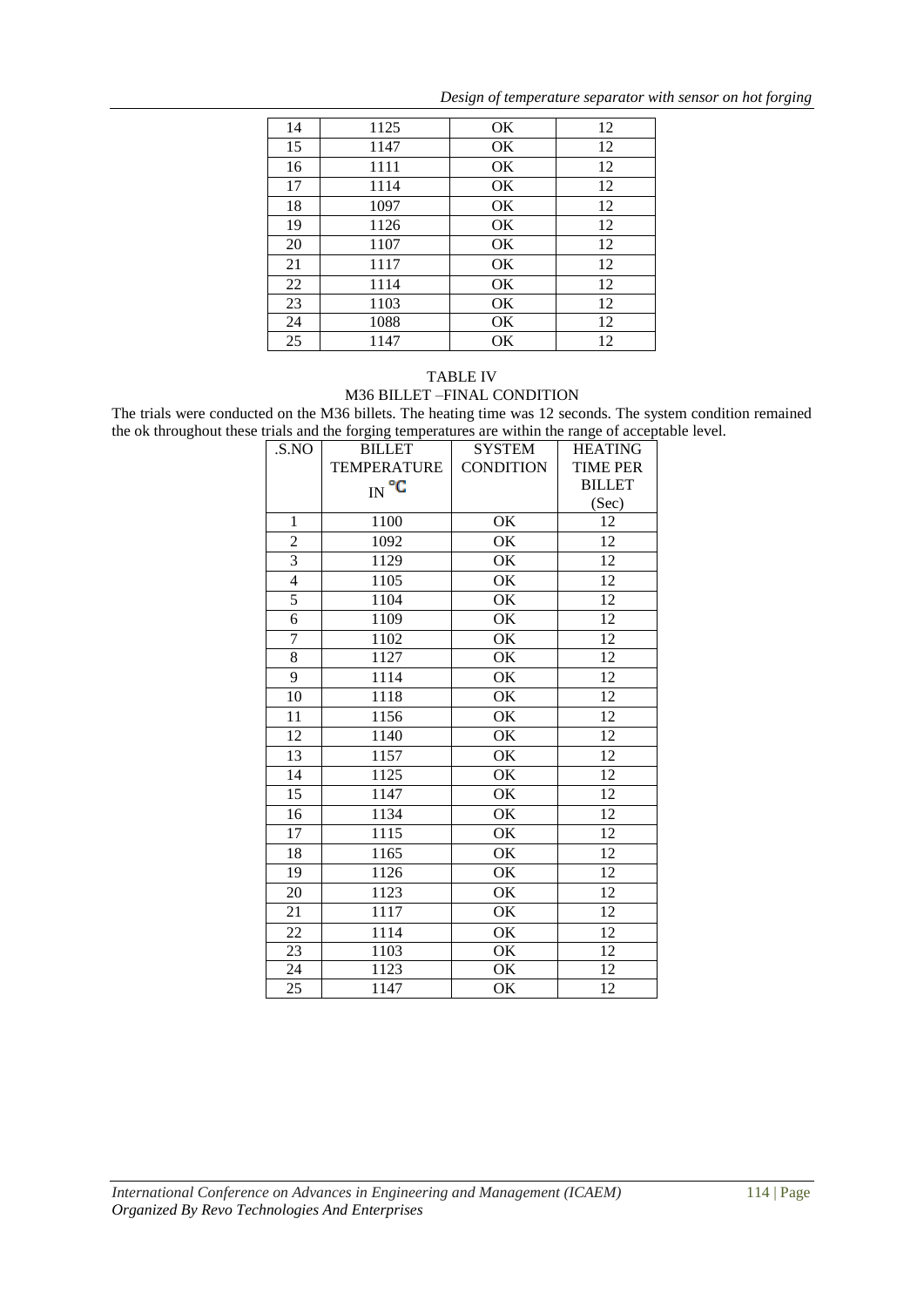## TABLE V M42 BILLET –FINAL CONDITION

The trials were conducted on the M42 billets. The heating time was 15 seconds. The system condition remained the ok throughout these trials.

| S.NO            | <b>BILLET</b>      | <b>SYSTEM</b>                       | <b>HEATING</b>  |
|-----------------|--------------------|-------------------------------------|-----------------|
|                 | <b>TEMPERATURE</b> | <b>CONDITION</b>                    | <b>TIME PER</b> |
|                 | $_{\rm IN}$ °C     |                                     | <b>BILLET</b>   |
|                 |                    |                                     | (Sec)           |
| 1               | 1179               | OK                                  | 15              |
| $\overline{c}$  | 1159               | OK                                  | 15              |
| $\overline{3}$  | 1141               | OK                                  | 15              |
| 4               | 1130               | OK                                  | $\overline{15}$ |
| 5               | 1260               | OK                                  | 15              |
| 6               | 1165               | OK                                  | 15              |
| $\overline{7}$  | 1170               | $\overline{\overline{\mathrm{OK}}}$ | $\overline{15}$ |
| 8               | 1183               | OK                                  | 15              |
| 9               | 1195               | OK                                  | 15              |
| 10              | 1178               | OK                                  | 15              |
| 11              | 1186               | OK                                  | 15              |
| 12              | 1196               | OK                                  | 15              |
| 13              | 1174               | OK                                  | $\overline{15}$ |
| 14              | 1130               | OK                                  | 15              |
| 15              | 1150               | OK                                  | 15              |
| $\overline{16}$ | 1165               | OK                                  | $\overline{15}$ |
| 17              | 1173               | OK                                  | 15              |
| 18              | 1169               | OK                                  | 15              |
| 19              | 1194               | OK                                  | 15              |
| 20              | 1189               | OK                                  | 15              |
| 21              | 1165               | OK                                  | $\overline{15}$ |
| 22              | 1194               | OK                                  | 15              |
| 23              | 1189               | OK                                  | 15              |
| 24              | 1165               | OK                                  | 15              |
| 25              | 1188               | OK                                  | 15              |
|                 |                    |                                     |                 |

From the above temperature values are suitable for forging without defects and system conditions are properly worked but M40 billet only some error occurs. . The number of trials which has unacceptable forging temperature is 1. The total number of forgings done was 25.The following percentage error is there.

## Percentage of error = refluance of the contract of personal temperature  $\frac{100}{2}$  + 100 total number of forging temperature Percentage of error  $= \frac{1}{25} * 100$   $= 4\%$

The percentage of above billets such like M27, M28, M30, and M36 are completely reduced. The percentage of error for M42 billet is  $36\%$  during the normal forging steps but now reduced into  $4\%$  by new system of temperature maintainer. So if the billet size is increased, the number of rejection is likely to be increased.

The defects were completely eliminated for M27, M28, M30 and M36 billets. The error percentage was reduced to 4 for the billet size M42. This is because when the size of the billet increases, it is difficult to maintain the temperature in the induction heater. The grain size increases when the forging temperature decreases and vice versa. Therefore it is essential to maintain the temperature within the limit.

## **V. Conclusion**

During forging the completion of billet forged at 10 second before arrangement of new system, but now the forging time for one billet is 6 second so, here the forging time is reduced and production is increased. The percentage of error is 36 during the normal forging steps but now reduced into 4 after the implementation of

*International Conference on Advances in Engineering and Management (ICAEM)* 115 | Page *Organized By Revo Technologies And Enterprises*